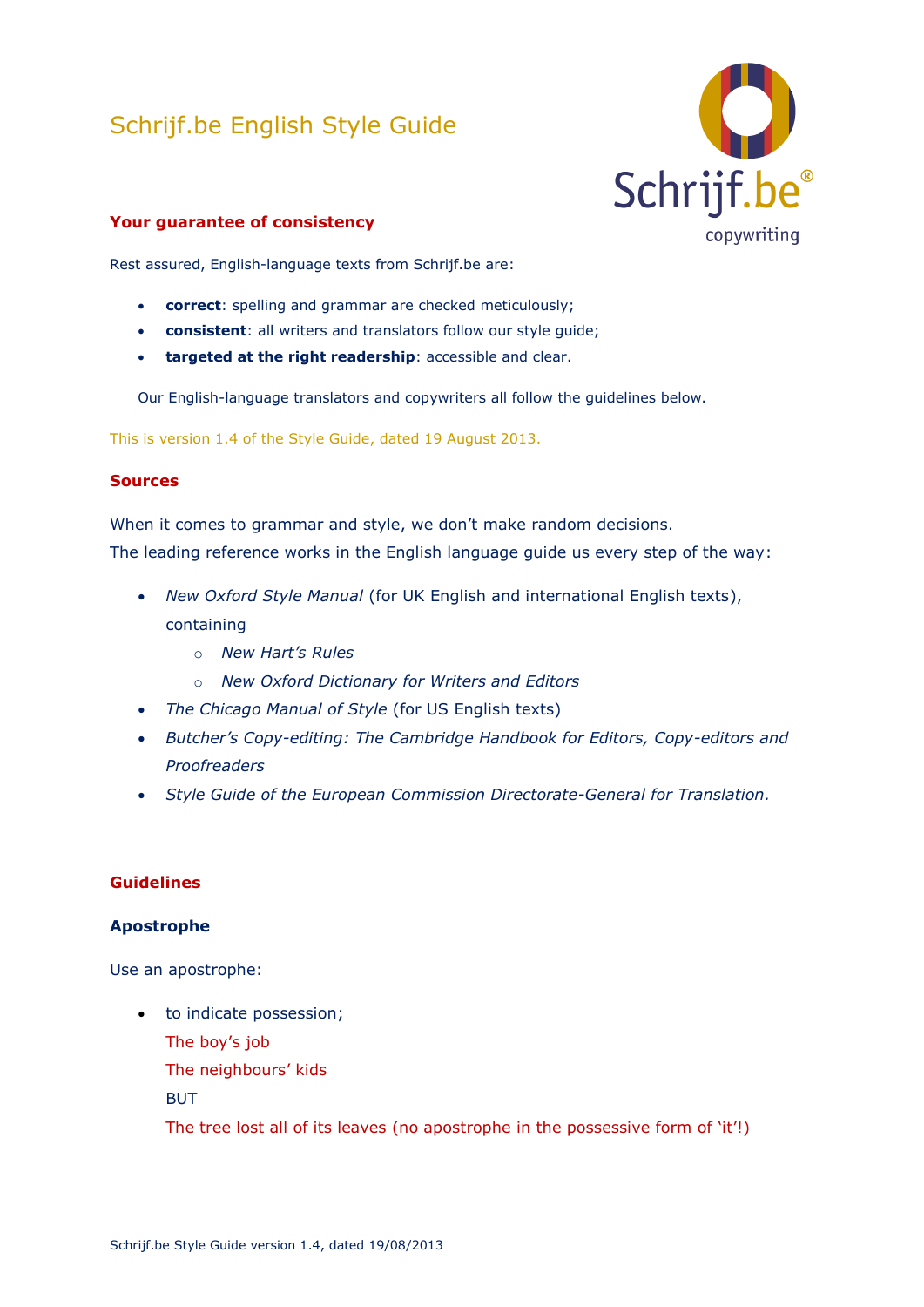- to replace missing letters in contractions (but not abbreviations); R 'n' B
	- It's a beautiful day (contracted form of 'It is')
- NOT to express plural; Videos (not video's) CDs (not CD's)
- NOT to refer to decades. The 1990s (not the 1990's)

*Source: New Oxford Style Manual* 

#### **Bold**

Avoid using bold for emphasis in running texts. The effect is usually too startling. Avoid typographical distinction altogether, or use less obtrusive *italics* instead.

*Source: New Oxford Style Manual* 

# **Bullet points**

- Introduce lists of short items (without main verbs) with a full sentence. Afterwards, certain rules apply:
	- o an introductory colon
	- o no initial capitals
	- o no punctuation
	- o a full stop at the end.
- Where each item completes the introductory sentence, you should:
	- o begin with the introductory colon;
	- o end each item with a semicolon;
	- o close with a full stop.
- If all items are complete statements without a grammatical link to the introductory sentence, proceed as follows:
	- o introduce the list with a colon;
	- o start each item with a lowercase letter;
	- o end each item with a semicolon;
	- o put a full stop at the end.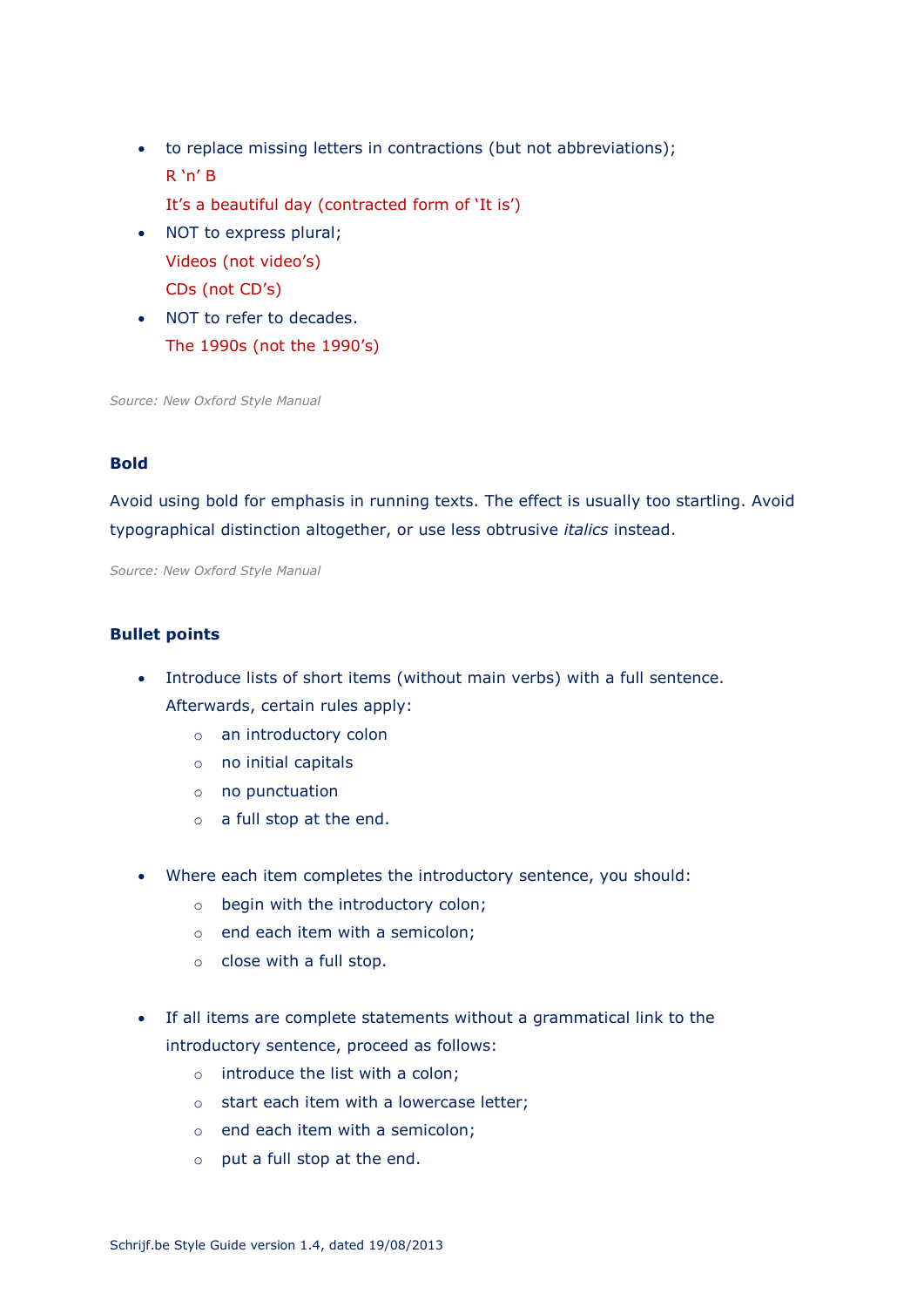- If any one item consists of several complete sentences, announce the list with a complete sentence and continue as indicated below:
	- o Introduce the list with a colon.
	- o Begin each item with a capital letter.
	- o End each statement with a full stop. This allows several sentences to be included under a single item without the punctuation becoming inconsistent.

*Source: Style Guide of the European Commission Directorate-General for Translation*

#### **Colon**

Use a colon to introduce a list or to point forward to a conclusion, an example, etc. Colons do not require the next word to start with a capital letter.

#### **Currencies**

(See also: Numbers)

Amounts of money may be spelled out in words with the unit of currency, but are more often printed in numerals with the symbols or abbreviations:

Thirteen euros €13 EUR 13

Symbols always precede the figures:

€52, not 52€

There is no space after a symbol:

#### €52, not € 52

*Source: New Oxford Style Manual* 

### **Dates**

When writing dates, you should:

 put the day before the month: Easter this year is on 13 April. (UK English)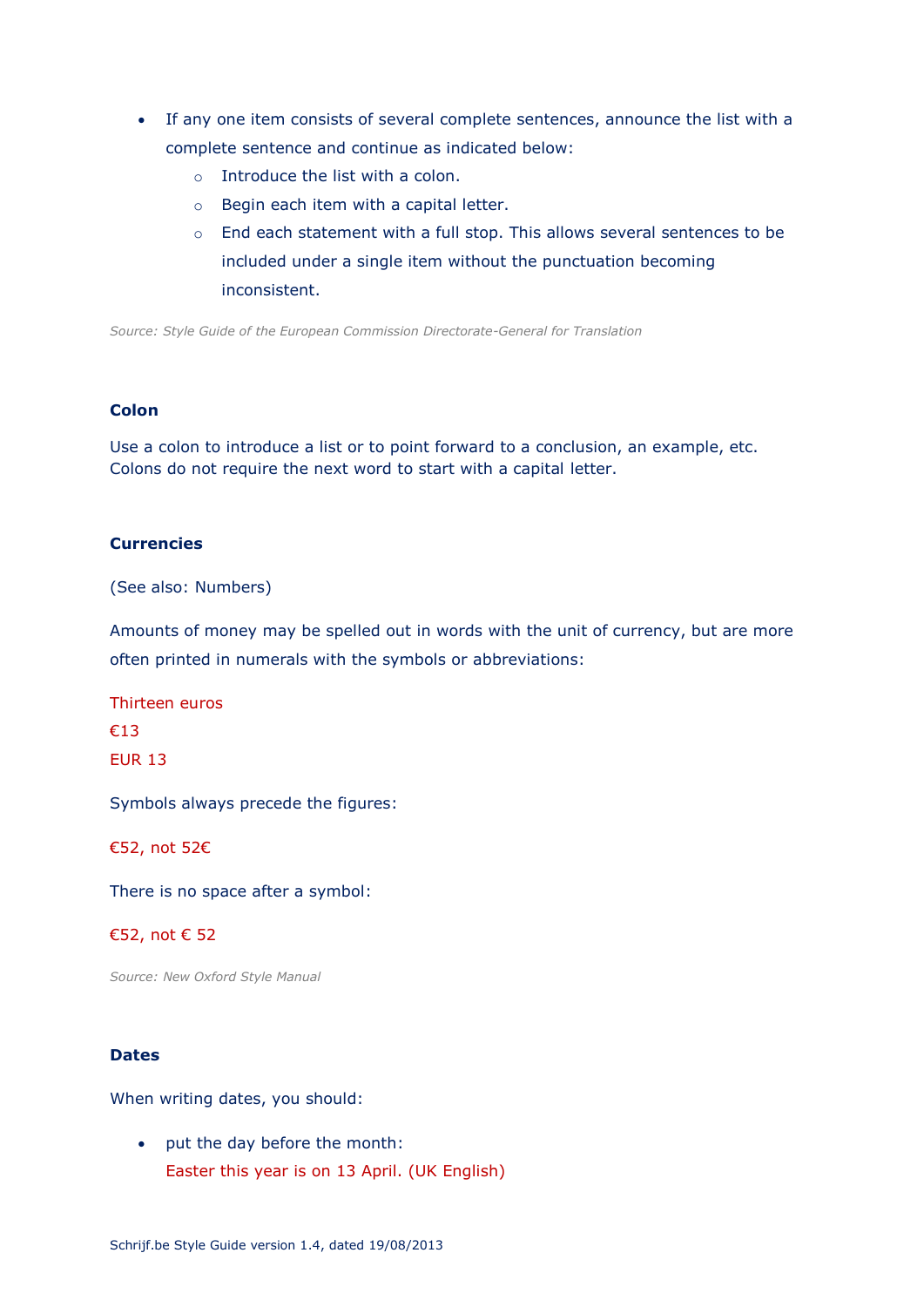NOT

Easter this year is on April 13. (US English)

express decades as follows:

1990s

**NOT** 

1990's

 avoid putting dates in numerical format as it could cause confusion for UK/US readers:

13 April 2013 is

- o 13/04/2013 in UK English
- o 04/13/2013 in US English

Do not:

- use 'th' with dates**—**just the number and month; Easter this year is on 13 April. **NOT** 
	- Easter this year is on April the  $13<sup>th</sup>$ .
- put a comma between month and year. In June 1831, … **NOT** In June, 1831, …

*Source: New Oxford Style Manual and Butcher's Copy-editing*

# **Days of the week**

Capitalise names of days and months (note the difference in Dutch): Monday (as opposed to Dutch: *maandag*) March (as opposed to Dutch: *maart*)

*Source: New Oxford Style Manual*

# **Hyphen (-), en rule (–) or em rule (—)**

# **Hyphen (-)**

• For compounds

Use a hyphen to connect two or more words serving as a single adjective before a noun. Compare:

The story is well known.

It is a well-known story*.*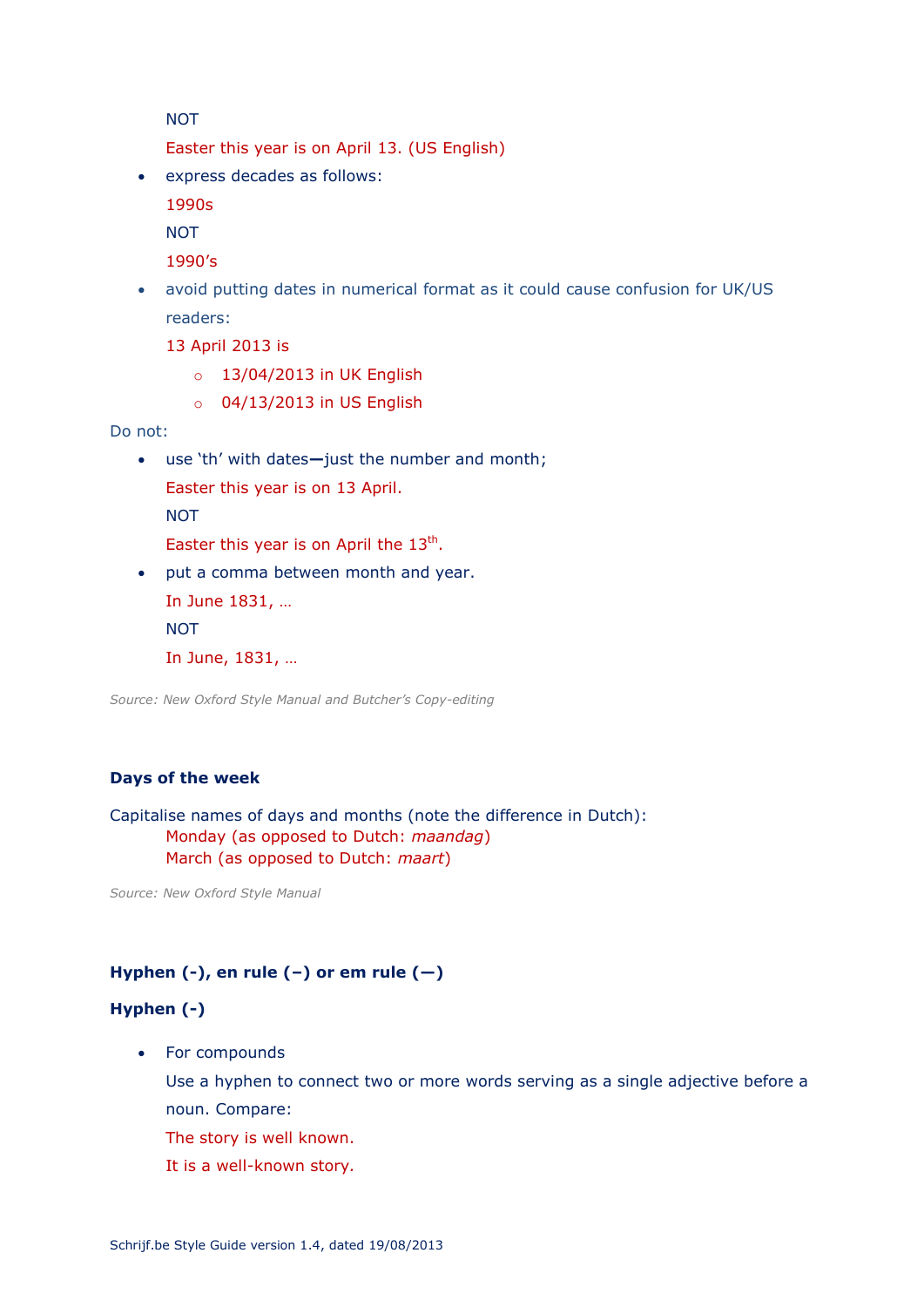After prefixes

Words with prefixes are usually written as one word.

- Predetermine
- Use a hyphen to avoid confusion or mispronunciation:

Non-negotiable (double consonant)

- Re-entry (double vowel)
- Anti-Darwinism (second part starts with a capital)
- Before suffixes Suffixes usually do not take a hyphen Ladylike, husbandless, childproof Use a hyphen to avoid ambiguity A cycling-friendly chief executive versus a cycling friendly chief executive
- To spell out numbers Twenty-three

# **En rule (–)**

- For elements that form a range 1939–1945
- To replace the words 'to' and 'and' Dover–Calais crossing Father–daughter relationship
- Between names of joint authors to show that it is not the name of one person. Compare:

The Lloyd–Jones theory (two people: en rule)

The Lloyd-Jones theory (one person: hyphen)

Epstein–Barr virus (two people: en rule)

# Em rule  $(-)$

- Break in a sentence There is nothing—absolutely nothing—wrong with him.
- Instead of a colon I didn't have an educated background—my dad was a farm labourer.
- To indicate an interruption in written dialogue They couldn't hit an elephant at this dist–

*Source: New Oxford Style Manual*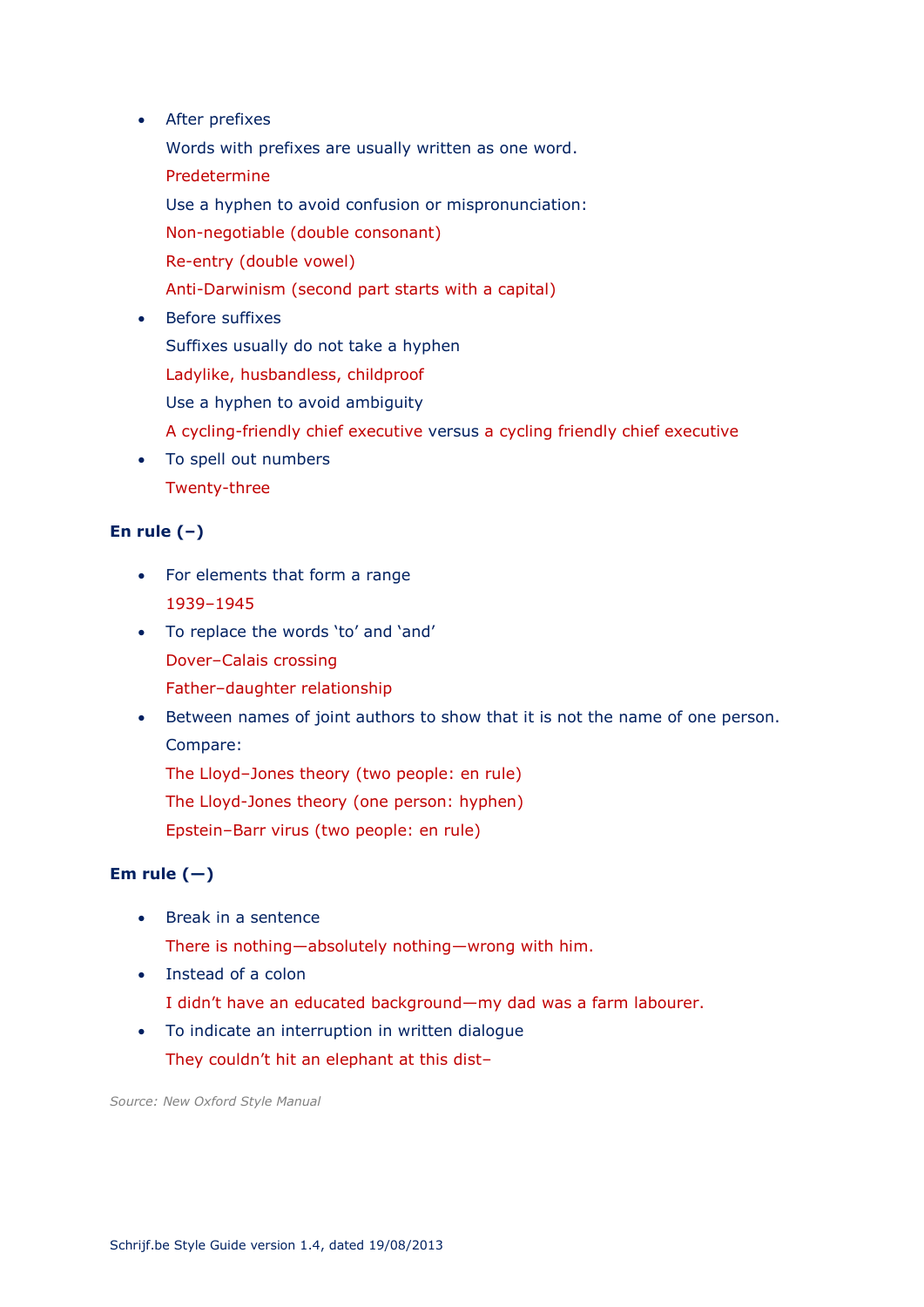#### **E.g. or i.e.**

#### Note the difference between

- e.g. (*exempli gratia*, meaning 'for example') and
- i.e. (*id est*, meaning 'that is') Hand tools, e.g. hammer and screwdriver Hand tools, i.e. those able to be held in the user's hands

*Source: New Oxford Style Manual* 

#### **Ellipses (...)**

- For dramatic effect The door opened slowly …
- To indicate omission I only said, 'If we could …'
- You are allowed to put other punctuation, (but not a full stop) before or after an ellipsis Could we … ?

It might be possible … !

• Put a space before and after the ellipsis. I don't … er … understand.

*Source: New Oxford Style Manual* 

#### **Figures**

(Also see: Numbers) Use commas to separate large numbers (not dates!) into units of three, starting from the right: 2,200 2,016,523,354

*Source: New Oxford Style Manual* 

#### **Fractions**

(Also see: Numbers) Spell out simple fractions in running text. Two-thirds of the country (not 2/3)

*Source: New Oxford Style Manual*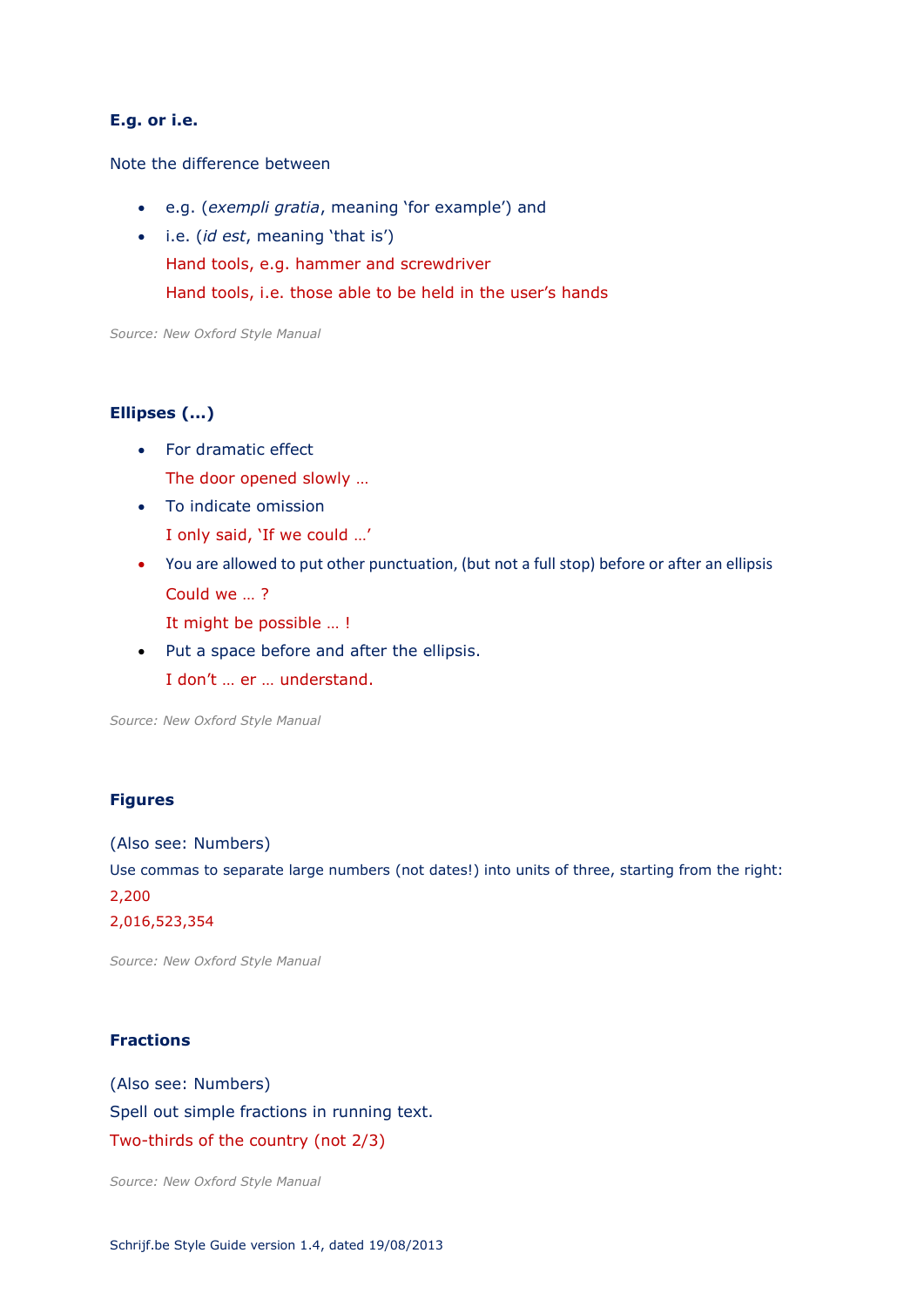# **Italics**

Italics can be used in the following situations:

- emphasis The *length* is less important than the *content*.
- foreign words or phrases An *amuse-gueule* of sardine.
- titles of works I read it in *Time Magazine*.
- scientific terms CSF refers to *cerebrospinal fluid*.

*Source: New Oxford Style Manual* 

# **It or she**

Countries and ships should be described as it rather than she.

England and its traditions **NOT** England and her traditions

*Source: Butcher's Copy-editing: The Cambridge Handbook for Editors, Copy-editors and Proofreaders*

# **Measurements**

The following table contains the seven base SI units.

| Physical quantity         | Name of SI unit Symbol |     |
|---------------------------|------------------------|-----|
| length                    | metre                  | m   |
| mass                      | kilogram               | kg  |
| time                      | second                 | S   |
| electric current          | ampere                 | A   |
| thermodynamic temperature | kelvin                 | kg  |
| luminous intensity        | candela                | cd  |
| amount of substance       | mole                   | mol |

Follow the SI *(Système International d'Unités)* for the correct names and symbols. Further information on SI Units and recommended use can be found in the Organisation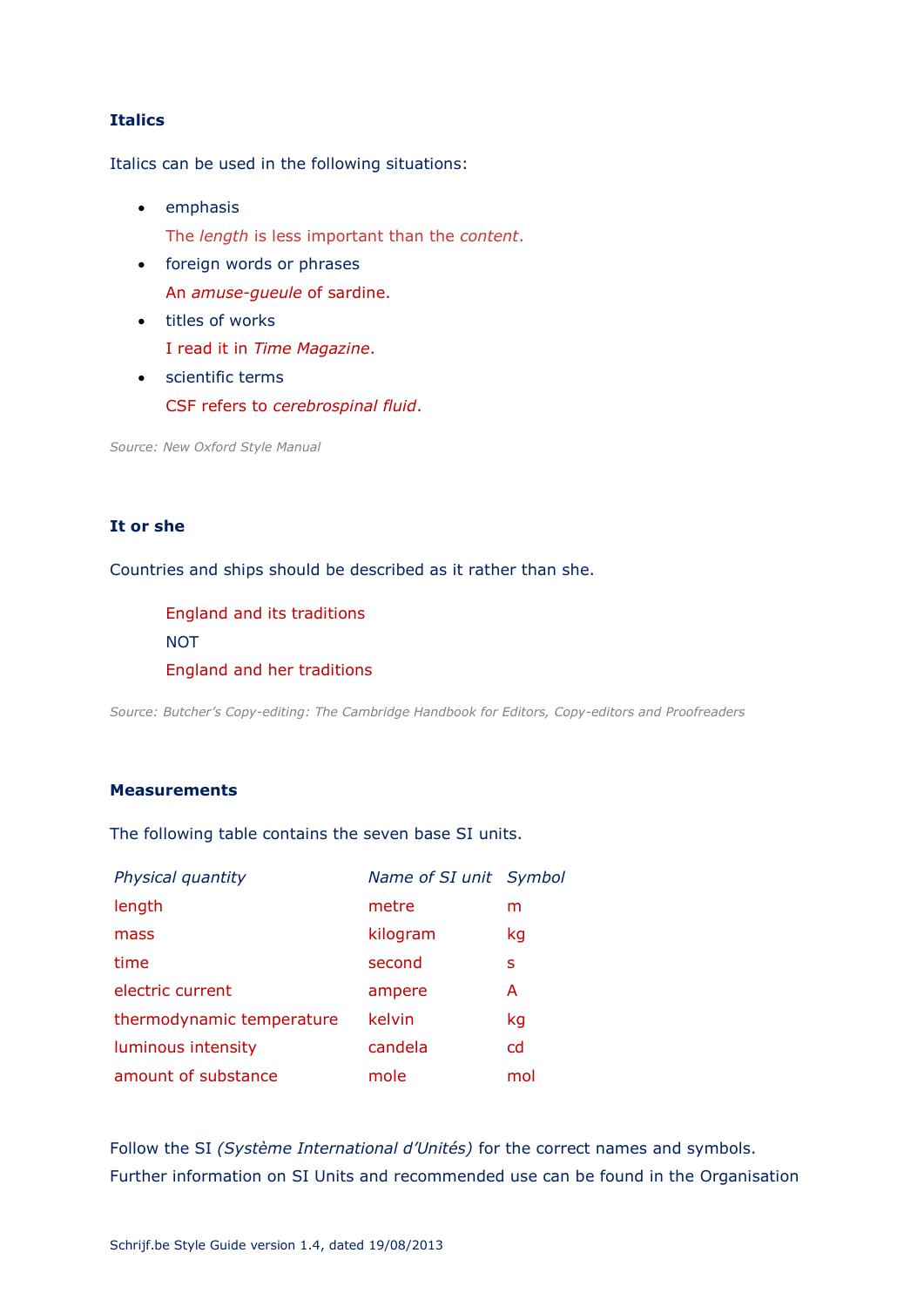for International Standardisation (ISO) document *ISO 1000*, or in the British Standards Institute (BSI) document *BS 55*. Visit the website of the UK metric association for more links and details: http://www.metric.org.uk.

*Source: Butcher's Copy-editing: The Cambridge Handbook for Editors, Copy-editors and Proofreaders*

#### **Numbers: words or figures?**

 Rule: spell out whole numbers from one to ten; use figures for numbers above ten.

There were two people in the queue.

I need to buy presents for 12 people this year.

Exceptions:

- o If there are a lot of figures in a text, some above ten and some below, use figures throughout to allow easy comparison by readers. There were 2 people in the queue ahead of me, and 22 behind me.
- o Use figures for percentages and measurements. Use commas to punctuate large numbers.

The population of New York City is estimated to be 8,008,278.

*Source: Butcher's Copy-editing: The Cambridge Handbook for Editors, Copy-editors and Proofreaders*

# **Quotation marks**

- Use single quotation marks ('x') for a quote: He said: 'Hello.'
- Use double quotation marks for a quote within a quote: 'Have you any idea', he said, 'what "red mercury" is?'
- Also use single quotation marks ('x'):
	- o for a newly coined word or phrase:
		- All Schrijf.be copywriters are 'text athletes'.
	- o to distance yourself from an expression: They were 'voluntarily' transferred to another location.
	- o for nicknames:
		- Al 'Scarface' Capone
	- o for explanations: *Bracchium* means 'arm'.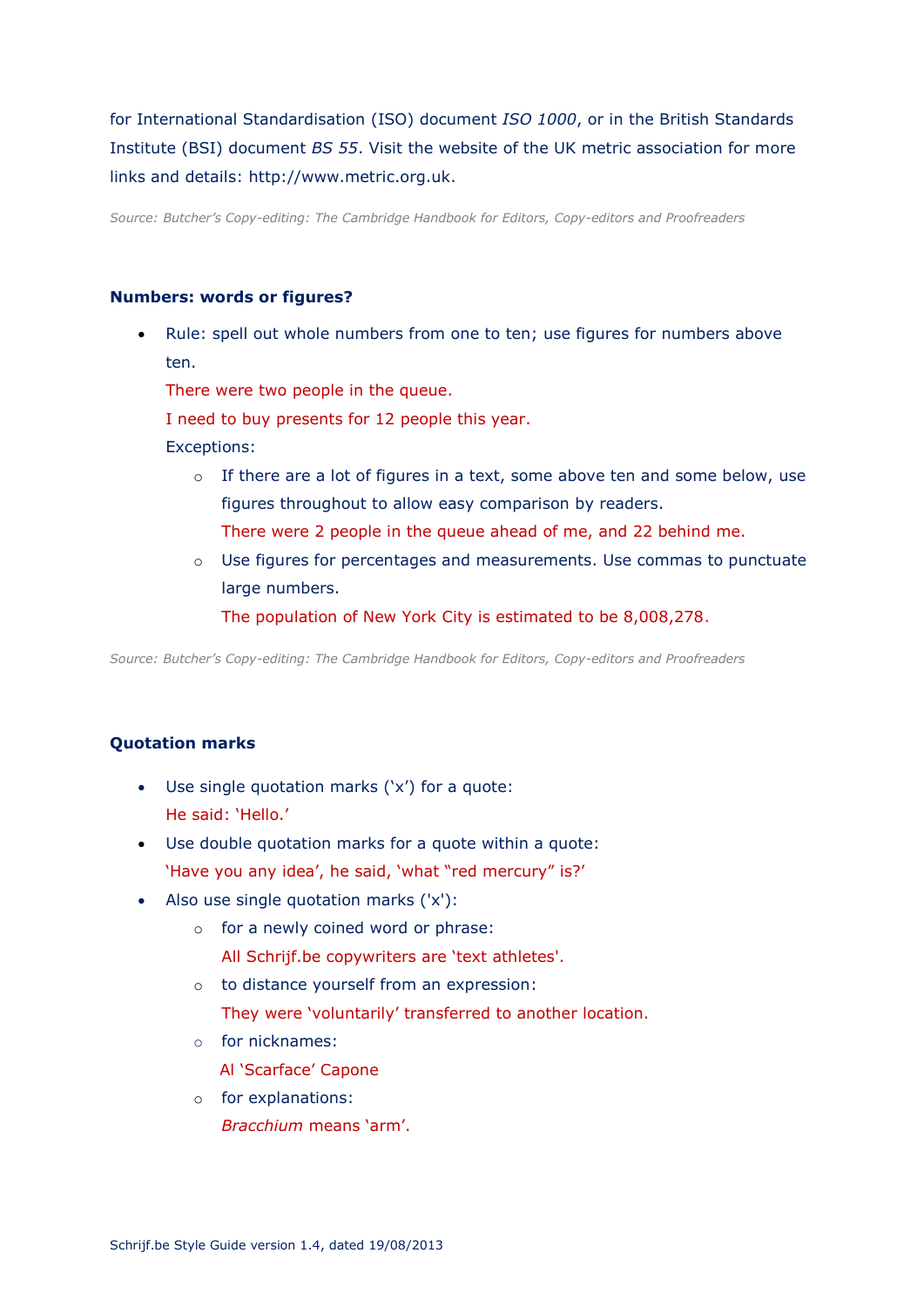- o to give the implication 'so-called': These 'intellectuals' could not even locate the entrance. **VERSUS** 
	- These so-called intellectuals could not even locate the entrance.

*Source: New Oxford Style Manual* 

# **Quotation marks in conjunction with other punctuation**

Where do you put the comma in an interrupted quote?

- Put the comma *outside* the quotation marks if the comma would not be found in the sentence without the interruption. Original sentence: He said 'Go home to your father.' Interrupted quote: 'Go home', he said, 'to your father.'
- Put the comma *inside* the quotation marks if the comma would also appear in the sentence if the quote was not interrupted. 'Yes, we will' becomes 'Yes,' he said, 'we will.'

#### **Full stop, question mark or exclamation mark within a quote**

 Put the punctuation *outside* the quotation marks unless the quote in itself is a full sentence.

The Government is in favour of 'smart spending'. He said, 'We are not alone.'

• No double punctuation. No further full stop is required at the end of the sentence if the quote itself ends with a full stop, question mark or exclamation mark. CORRECT René Descartes said, 'I think therefore I am!' INCORRECT René Descartes said, 'I think therefore I am!'.

*Source: Style Guide of the European Commission Directorate-General for Translation* 

# **Salutations**

 Use a comma after salutations in letters and before the signature. Dear Sir, Yours sincerely,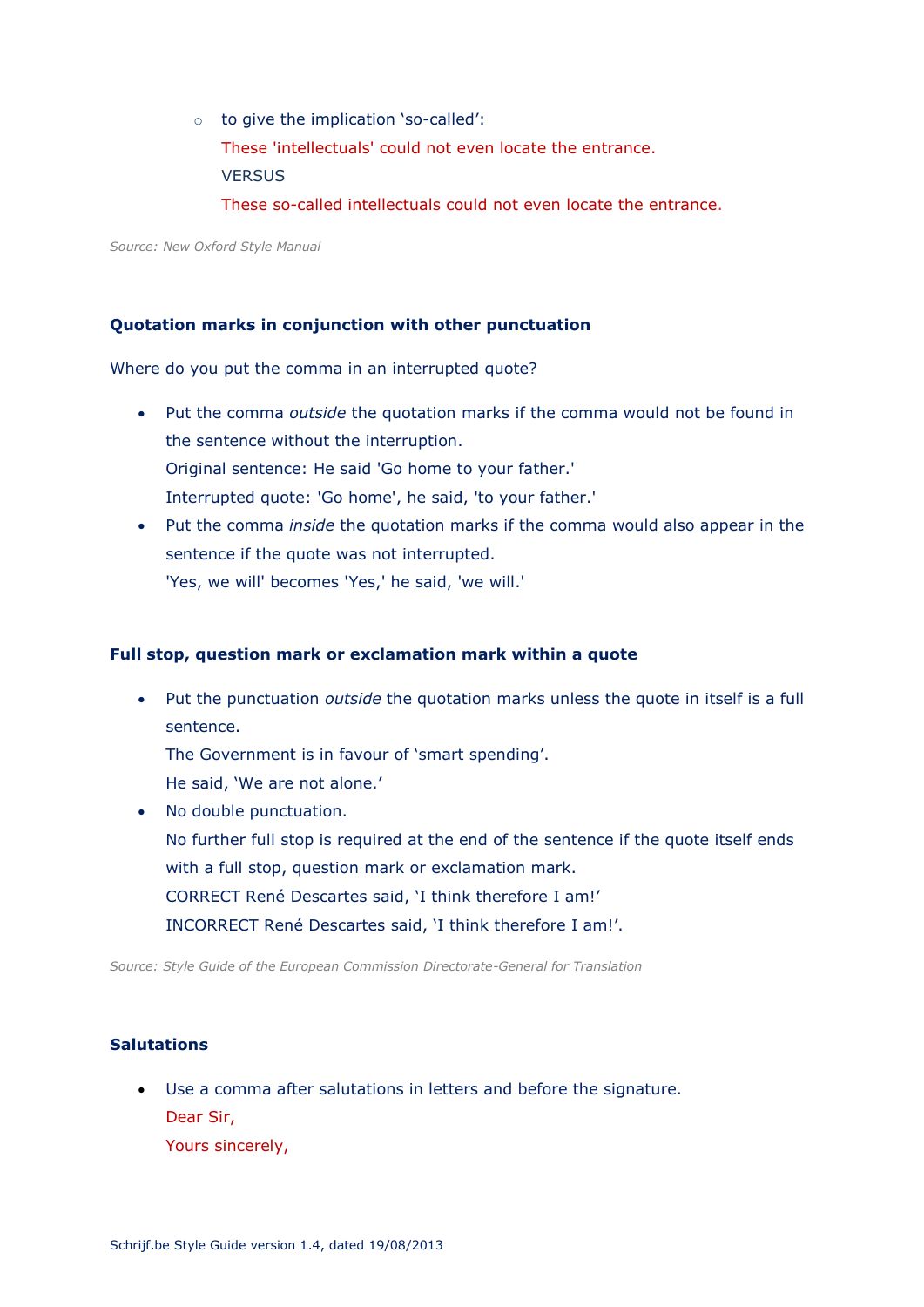Do not use a colon unless you are writing for a US readership. Dear Sir:

*Source: New Oxford Style Manual* 

# **Semicolon**

Use a semicolon:

- to mark a separation that is stronger than a comma but less strong than a full point;
- to divide two or more main clauses that could stand as sentences in their own right;
- To further divide a sentence already subdivided by commas: I went to Brussels, Belgium; London, England; and Tokyo, Japan.

Do not use a semicolon:

- when there is no connection between the two sentences. Use a full stop instead: I was at the beach yesterday. Are we going for lunch now? NOT I was at the beach yesterday; are we going for lunch now?
- when one clause explains the other. Use a colon instead: Coffee is more than a drink: it's a hug in a cup. NOT

Coffee is more than a drink; it's a hug in a cup.

*Source: New Oxford Style Manual* 

#### **Single or plural verb?**

 Use a **plural** verb with '**a** number of' and a **single** verb with '**the** number of': A number of people are beginning to feel the crunch. The number of persons affected is likely to increase.

*Source: Butcher's Copy-editing: The Cambridge Handbook for Editors, Copy-editors and Proofreaders*